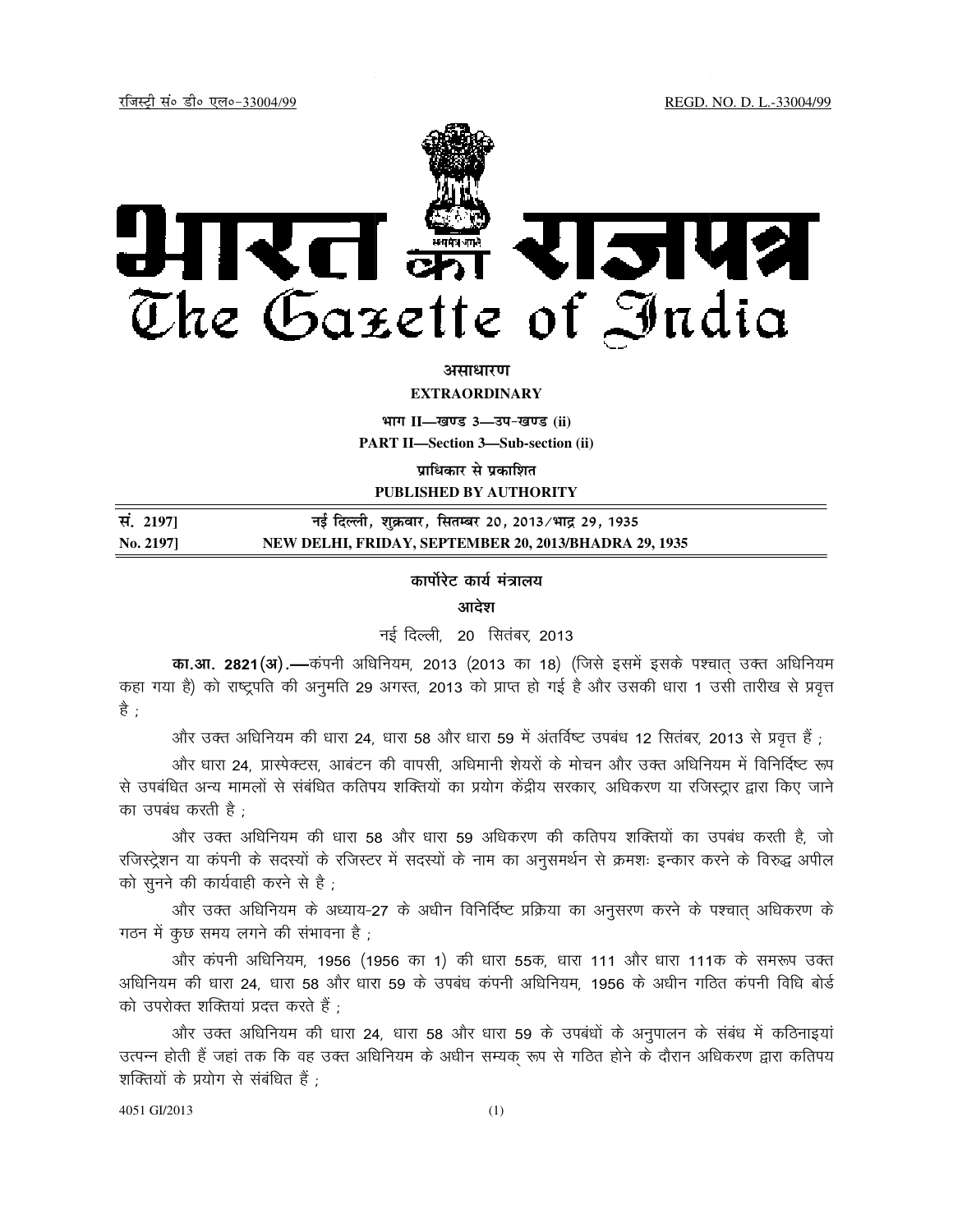अतः अब केंद्रीय सरकार, कंपनी अधिनियम, 2013 की धारा 470 की उपधारा (1) द्वारा प्रदत्त शक्तियों का प्रयोग करते हुए, उपरोक्त कठिनाई को दूर करने के लिए निम्नलिखित आदेश बनाती है, अर्थात् :-

# 1. संक्षिप्त नाम और प्रारंभ -

- (1) इस आदेश का संक्षिप्त नाम कंपनी (कठिनाइयों को दूर करना) आदेश, 2013 है ।
- (2) ये राजपत्र में प्रकाशन की तारीख को प्रवृत्त होंगे ।

# 2. कंपनी विधि बोर्ड के समक्ष के मामलों, कार्यवाहियों या वादों का धारा 434 के अधीन स्थानांतरित होने तक जारी रहना.-

यह स्पष्ट किया जाता है कि जब तक केंद्रीय सरकार द्वारा कंपनी अधिनियम, 2013 (2013 का 18) की धारा 434 की उपधारा (1) के अधीन सभी मामलों, कार्यवाहियों या वादों को उक्त अधिनियम के अध्याय 27 के अधीन गठित अधिकरण के लिए स्थानांतरित करने की तारीख को अधिसुचित नहीं कर दिया जाता है, तब तक कंपनी विधि बोर्ड प्रशासन उक्त अधिनियम की धारा 465 की उपधारा (1) के दूसरे परंतुक के अनुसरण में धारा 24, धारा 58 और धारा 59 के अधीन अभिकरण की शक्तियों का प्रयोग करेगा ।

[फा.सं. 1/15/2013-सीएल. v]

रेणका कुमार, संयुक्त सचिव

### **MINISTRY OF CORPORATE AFFAIRS**

## **ORDER**

New Delhi, the 20th September, 2013.

S.O. 2821(E).—Whereas the Companies Act, 2013 (18 of 2013) (hereinafter referred to as the said Act) received the assent of the President on 29th August, 2013 and section 1 thereof came into force on the same date:

And whereas the provisions contained in section 24, section 58 and section 59 of the said Act have come into force on the 12th day of September, 2013;

And whereas section 24 provides for exercise of certain powers regarding prospectus, return of allotment, redemption of preference shares and other matters specifically provided in the said Act by the Central Government, Tribunal or the Registrar;

And whereas section 58 and section 59 of the said Act provide for certain powers of the Tribunal which deal with hearing of an appeal against the refusal of registration or rectification of name of members in the register of members of a company respectively;

And whereas the constitution of the Tribunal after following the procedure specified under Chapter XXVII of the said Act is likely to take some time;

And whereas the provisions of section 55A, section 111 and section 111A of the Companies Act, 1956 (1 of 1956) which correspond to section 24, section 58 and section 59 of the said Act confer abovesaid powers on the Company Law Board constituted under the Companies Act, 1956;

And whereas difficulties have arisen regarding compliance with the provisions of section 24, section 58 and section 59 of the said Act in so far as they relate to exercise of certain powers by the Tribunal during the period it is duly constituted under the said Act;

Now, therefore, in exercise of the powers conferred by sub-section (1) of section 470 of the Companies Act, 2013 (18 of 2013), the Central Government hereby makes the following Order to remove the above said difficulties, namely:-

#### 1. Short title and commencement.-

(1) This Order may be called the Companies (Removal of Difficulties) Order, 2013.

(2) It shall come into force on the date of its publication in the Official Gazette.